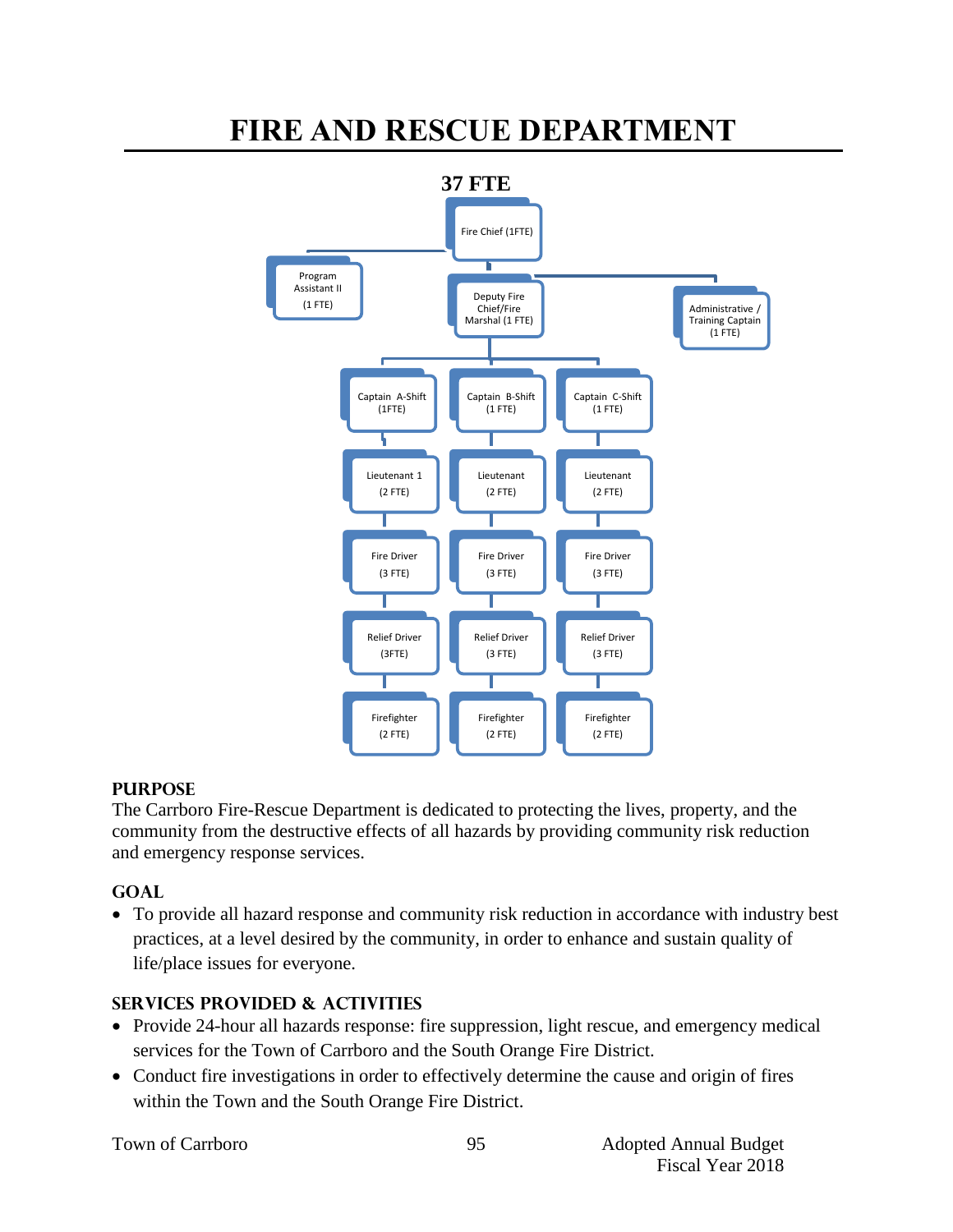- Provide community risk reduction programs: fire prevention education, CPR and First Aid classes, Child Safety Seat program, and smoke alarm installations - to citizens, visitors, schools, day cares, businesses and community groups.
- Partner with Orange County EMS on risk reduction programs related to EMS.
- Provide fire prevention and code enforcement by performing fire inspections throughout the Town and South Orange Fire District in accordance with the NC Fire Code.

# **PREVIOUS YEAR ACCOMPLISHMENTS**

- Established a community risk reduction committee which will be charged with conducting a community risk analysis to identify the top two to three risks in the community.
	- o *Risk analysis conducted. CFRD has programs in place to address the risks identified. CFRD will continue on an annual basis to conduct a risk analysis for risk reduction.*
- Developed a comprehensive training plan with learning objectives and corresponding evaluations to ensure the department meets or exceeds ISO training requirements.
	- o *Captain Mills was promoted into the Training Captain position in November 2016. He has created a comprehensive training plan and is working on the corresponding evaluation piece.*
- Conducted monthly review of training records to ensure department stays on target for ISO training hour requirements.
	- o *Monthly reviews are conducted. Only 80% of personnel met the ISO training requirements for CY2015. Shift Commanders are being held accountable on annual evaluations for the shift personnel not meeting training requirements*.
- Developed a written re-inspection procedure to ensure life safety violations identified during initial schedule inspections are corrected and documented properly.
	- o *Procedure has been created and correlating policy developed and implemented.*
- Researched alternative apparatus deployment models.
	- o *Current deployment is working. Discussions with personnel regarding alternative deployment reveals the organization is not at a point where it is ready to accept a change.*
- Researched continued response to Alpha and Bravo level medical calls.
	- o *CFRD response to Alpha and Bravo calls provide an enhanced level of service to the community. However, CFRD has implemented potentially responding nonemergency to enhance safety during response. The decision is at the officer's discretion based upon information received at the time of dispatch.*
- Two personnel completed the final class of the Managing Officer Program at the National Fire Academy. They are working on their capstone projects.
- One member completed year three of the four year Executive Fire Officer Program at the National Fire Academy.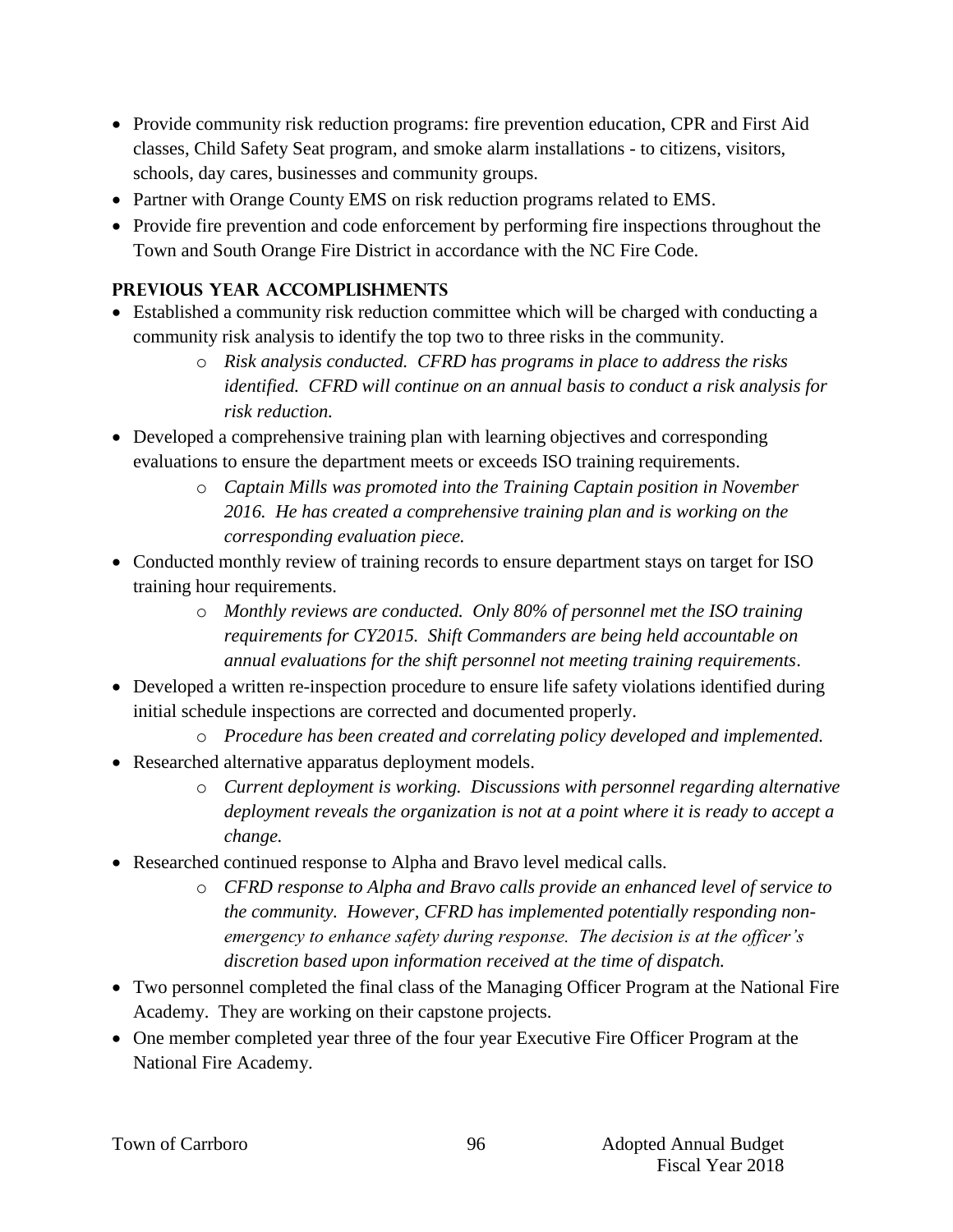# **UPCOMING FISCAL YEAR OBJECTIVES**

- Develop Standards of Cover and Strategic Plan documents to guide the department in fiscal decisions and aid in decision making while providing service to the community by June 30, 2019.
- Annually conduct community risk analysis to identify hazards and develop / adjust community risk reduction interventions to address identified risks.
- Annually meet or exceed ISO training requirements and conduct quarterly training with mutual/auto aid organizations to maintain or improve the current ISO rating for the Town of Carrboro and the South Orange Fire District.
- Annually conduct all scheduled inspections to identify and address life safety violations in order to maintain a safe environment for those who live, work, and play in the Town of Carrboro and South Orange Fire District.

# **BOARD PRIORITIES**

Protect historic neighborhoods and maintain Carrboro's unique identity. Enhance and sustain quality of life/place issues for everyone.

# **OBJECTIVES**

- 1. Quarterly and annually review total call volume in the Town of Carrboro and the South Orange Fire District to identify trends in call volume.
- 2. Quarterly and annually review property loss from fire, total property value, and the percentage of property saved to be a piece of analyzing fire ground performance of the department.
- 3. Annually conduct a community risk analysis to identify hazards and develop / adjust community risk reduction interventions to address identified risks.
- 4. 90% of calls within the Town of Carrboro limits will have a response time of 6 minutes and 30 seconds or less.
- 5. 90% of calls within the South Orange Fire District will have a response time of 10 minutes or less.
- 6. 100% of fire-rescue personnel will meet the annual ISO training requirements.
- 7. 100% of life safety violations will be documented and the occupant owner charged with repairing them within 90 days.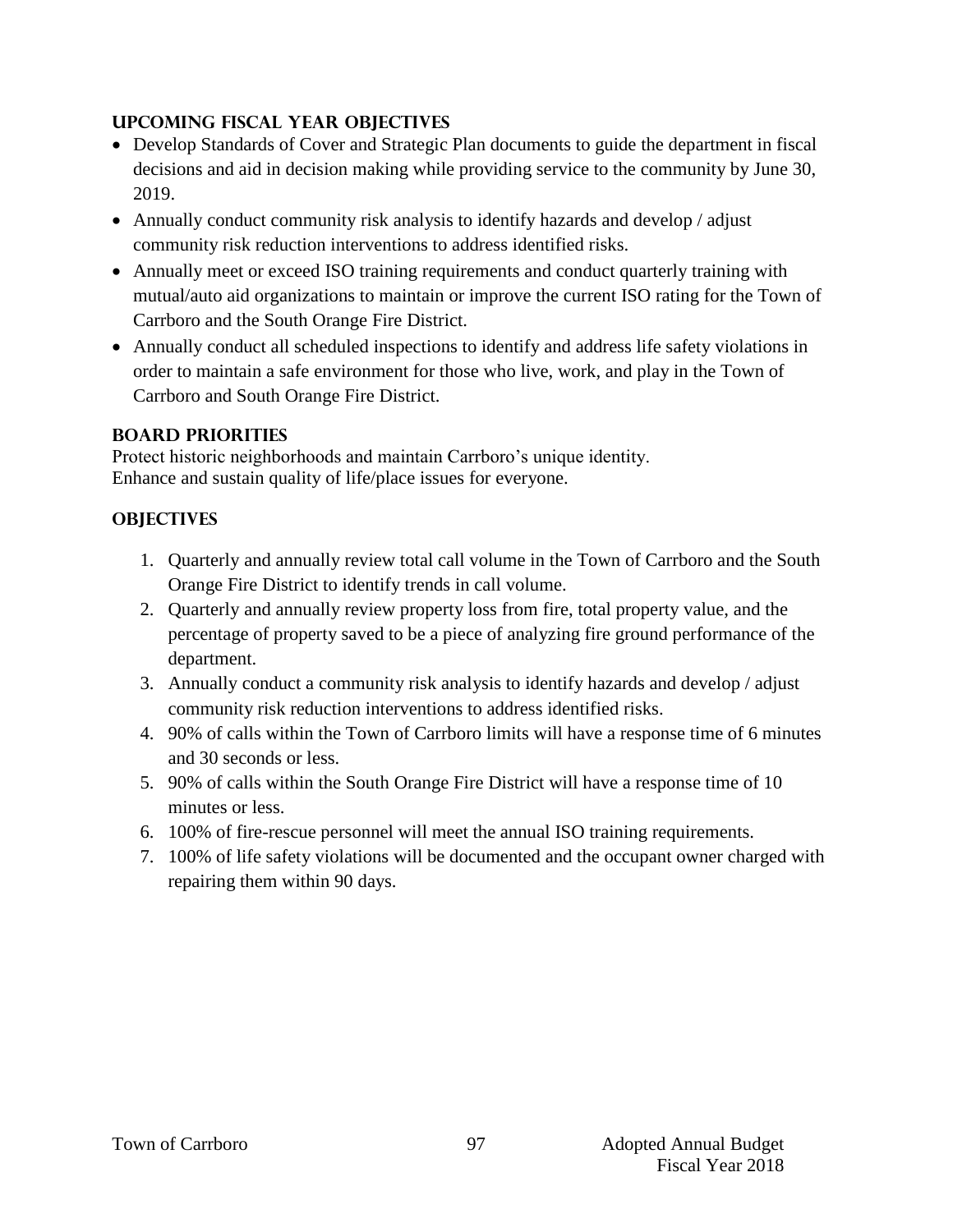### **Performance Measures**

|                                                                                      | FY2014-15<br><b>ACTUAL</b>                       | FY2015-16<br><b>ACTUAL</b> | FY2016-17<br><b>ESTIMATED</b> | FY2017-18<br><b>PROJECTED</b> |
|--------------------------------------------------------------------------------------|--------------------------------------------------|----------------------------|-------------------------------|-------------------------------|
| Fire Inspections                                                                     | 1,900                                            | 1,050                      | 947                           | 1,000                         |
| Total Responses*                                                                     | 2,232                                            | 2,227                      | 2,314                         | 2,260                         |
| Fire & EMS Responses -<br>Town                                                       | 1,836                                            | 1,871                      | 1,791                         | 1,915                         |
| Fire & EMS Responses -<br>County                                                     | 340                                              | 234                        | 270                           | 284                           |
| Property Loss (Fire)                                                                 | \$485,500                                        | \$1,084,537                | \$287,720***                  | $$2,700,000***$               |
| Property Value (Fire)**                                                              | \$20,516,123                                     | \$17,961,445               | \$1,364,946***                | \$18,000,000****              |
| Property Saved %**                                                                   | 97.63%                                           | 93.96%                     | 78.92%***                     | $85%***$                      |
| Conduct CRR analysis                                                                 | 0%                                               | 30% complete               | $80\%$ Complete               | 100% Complete                 |
| 90% of calls within Town<br>limits will have a response<br>time of 6:30 or less      | 6:45                                             | 6:11                       | 6:23                          | 6:20                          |
| 90% of calls within the SO<br>District will have a response<br>time of 10:00 or less | 10:55                                            | 10:08                      | 9:45                          | 9:53                          |
| 100% of fire-rescue<br>personnel will meet the ISO<br>training requirements          | ISO training<br>requirements<br>changed Jan 2015 | 60%                        | 80%                           | 100%                          |
| 100% of life safety<br>violations repaired and<br>documented w/in 90 days            |                                                  | 100%                       | 100%                          | 100%                          |

\* Includes all Calls for Service (CFS) with a response by Carrboro Fire-Rescue Department. This includes CFS that Carrboro Fire-Rescue resources were requested by a Mutual-Aid agency.

\*\* Property Value is the dollar figure for all property involved in a fire. Property Saved % is the percent of property saved based on the property loss and property saved for all property involved in a fire. \*\*\* Figures represent Fiscal YTD values as of 14 FEB 17.

\*\*\*\*Figures represent the best estimate based upon available data and fire trends. Projection of fire loss can vary greatly based on numerous factors making this difficult to project.

# **DEPARTMENT Budget summary**

|                  | 2015-16<br><b>ACTUAL</b> | 2016-17<br><b>ADOPTED</b><br><b>BUDGET</b> | 2017-18<br><b>ADOPTED</b><br><b>BUDGET</b> | <b>PCT</b><br><b>CHANGE</b> |
|------------------|--------------------------|--------------------------------------------|--------------------------------------------|-----------------------------|
| <b>PERSONNEL</b> | 2,543,307                | 2,559,566                                  | 2,636,833                                  | 3%                          |
| <b>OPERATING</b> | 232,823                  | 276,499                                    | 287.499                                    | 4%                          |
| <b>TOTAL</b>     | \$2,776,130              | \$2,836,065                                | \$2,924,332                                | 3%                          |

### **CHANGES IN BUDGET from PRIOR YEAR ADOPTED BUDGET**

The change in personnel is due to increased insurance costs. Changes in Operations include an increase in conferences.